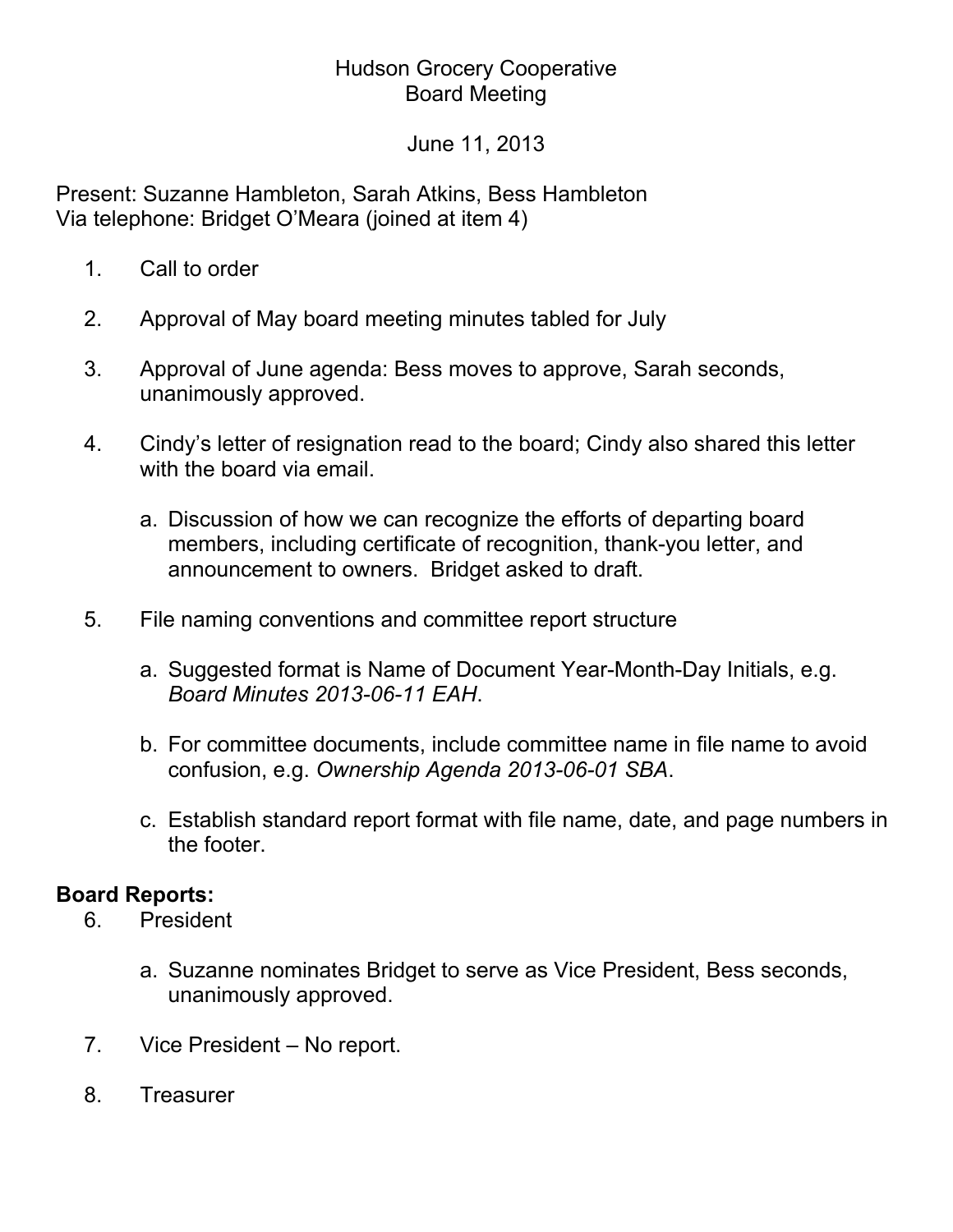- a. Distribute copy of current balance sheet. Now that we have built up a little bit of capital, Sarah may move a portion to the savings account from the checking account for the sake of interest.
- b. Our fiscal year is ending in a few weeks. We are at a net loss as most of the incoming funds we have received are in the form of owner capital, with some income from t-shirt sales and some from grant money received.
- c. For next meeting, Sarah will distribute end-of-year financial report with breakdown of items by category.
- 9. Secretary
	- a. Report regarding information on securities registration compliance. At present, understanding is that we are in compliance based on the limited amount of capital stock issued and securities filing exemptions.

## **Committee Reports**

- 10. Finance & Fundraising
	- a. For next meeting, Finance & Fundraising Committee charter to be approved.
	- b. Report on Hudson Room Tax Grant request. The board prepared a powerpoint presentation, which was presented by Bess Hambleton to the City Council. The Council denied our grant request based on our being a for-profit entity, but most council members individually expressed support for the co-op project.
	- c. Discussion of letter to the editor in follow-up to our council presentation, working off that exposure. Discussion of "non-profit" versus "for-profit" versus the cooperative model. Suzanne plans to have sit-down talk with each council member regarding what the co-op is all about.
	- d. Bridget asks about whether there has been a call for proposals from Food Co-op Initiative for grants. We will keep an eye on this and Bridget will draft.
- 11. Ownership
	- a. Written report distributed by Sarah.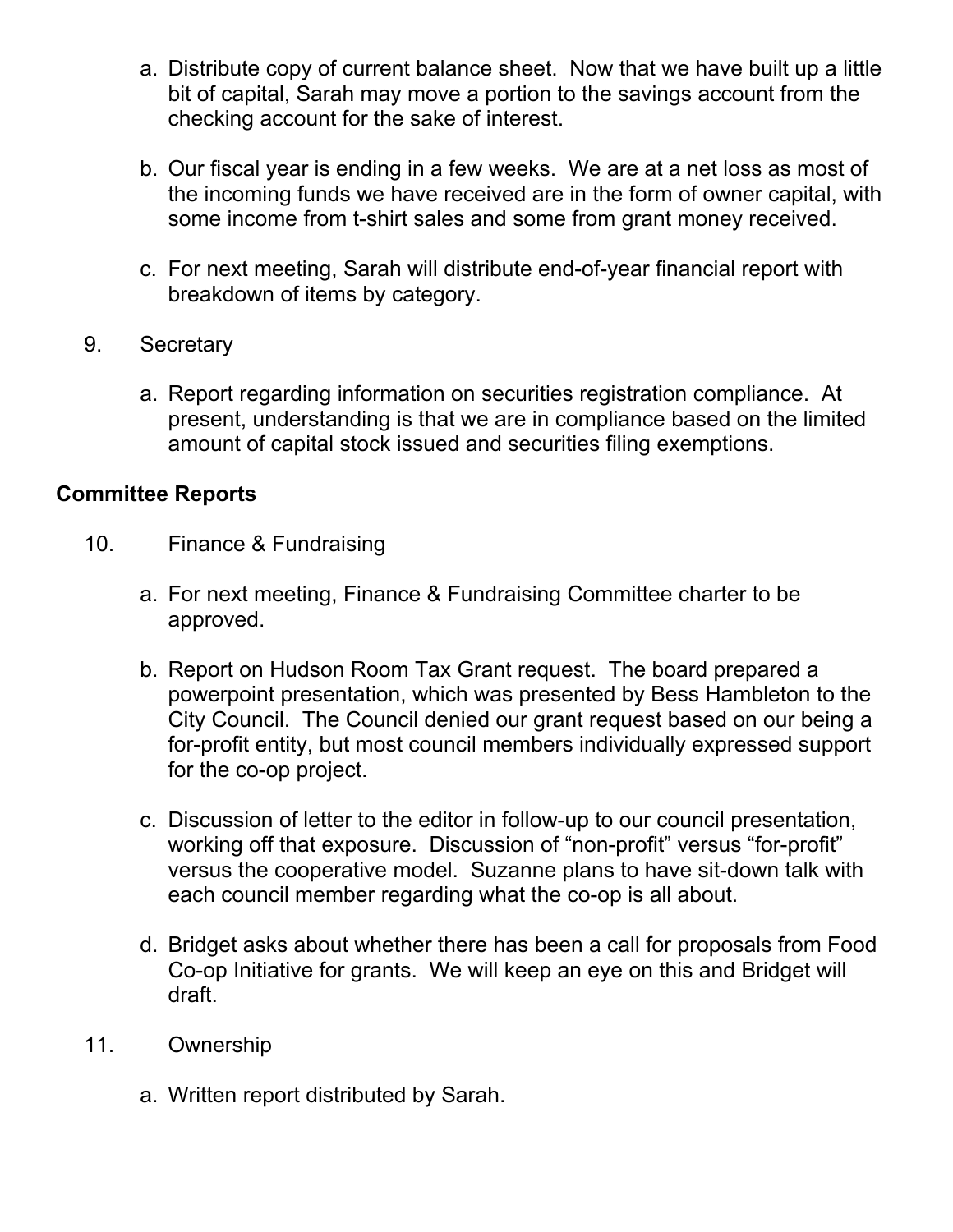- i.Five total owners remain unpaid (three primary and two individual). Suzanne suggests we require these people to pay by the end of the fiscal year, and if not paid then their member numbers will be assigned to other new owners.
- ii. Seven owners are still at individual level and have not paid in the additional \$20. Suzanne will follow up with these people.
- iii. One person has requested a refund. Discussion of policy going forward regarding refunds. Approval must go through the board, and refund can be mailed to the withdrawing owner. We will come up with a request form for future refund requests.
- iv. New owner letters went out in May, and ten New Owner Info Sheets were returned to us, including several interested in volunteering. Discussion of process reaching out to these new owners.
- v. Suzanne will work on online survey to send to all owners.
- vi. Ownership committee needs some office supplies. Sarah will get some paper and envelopes for that.
- vii. Committee procedures being drafted.
- b. New owners, 2 upgrades to household membership, and 1 refund. Names read from new member list. Suzanne moves to approve, Sarah seconds, unanimously approved (except Bess abstains from voting as to her own upgrade):

New Owners

- 155 Tracy and Tony Bevers
- 156 Adrianne Lemberg
	- David Larson, Brenda Witt, Elizabeth
- 157 DeWitt
- 158 Stewart and Vicky Erickson
- 159 Tricia and Dan Elworthy
- 160 Lynn and Michael Sleeter
- 161 Adele Dolan, Mark and Ruth
- 162 Bobbie Ledbury
- 163 Emily and Jeff Janisch
- 164 Nora Boerner
- 165 Sylvia Strom
- 166 Michael Schendel
- 167 Jessica Radke
- 168 Stacy Jo and Thomas Springer